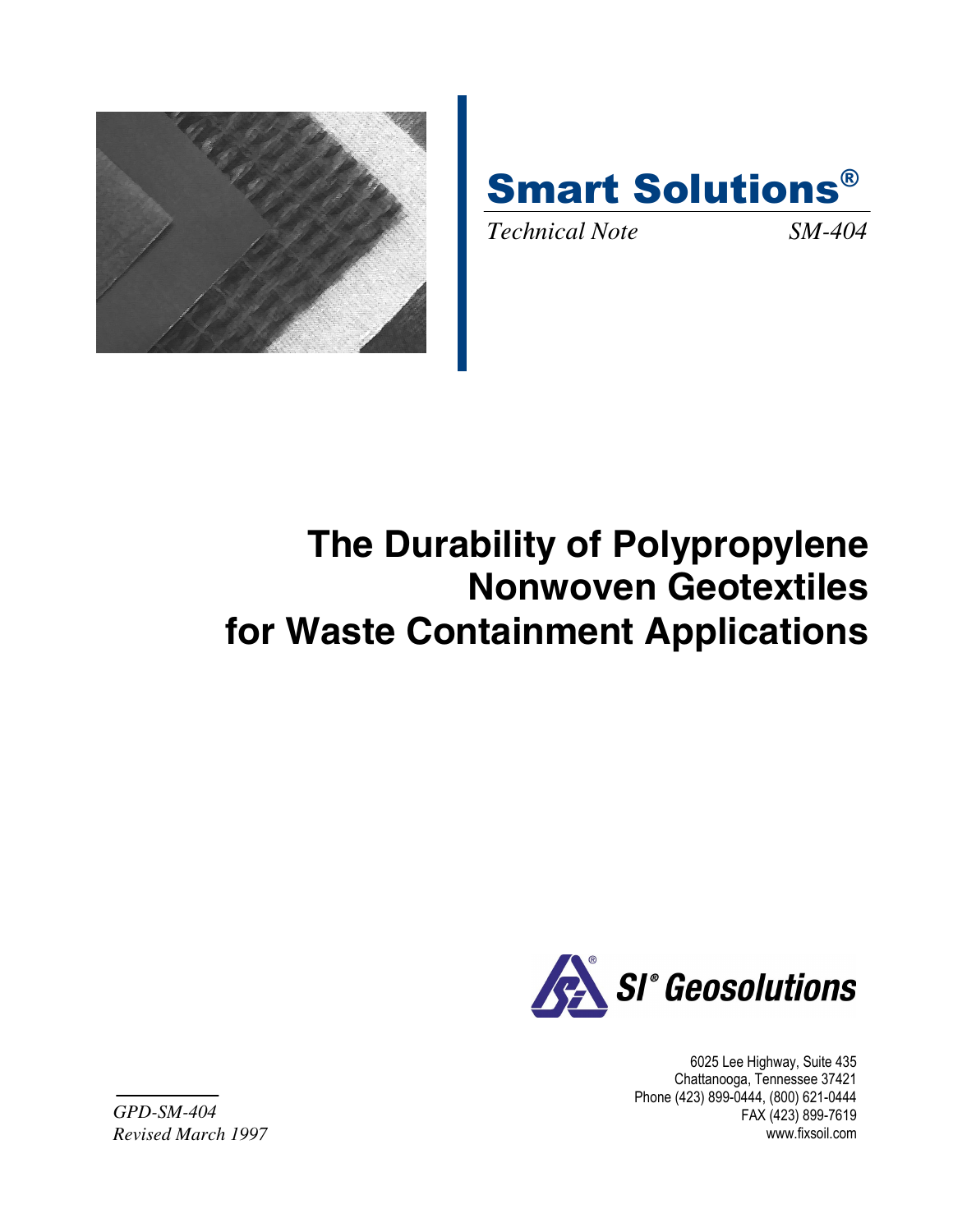# **SUMMARY OF BENEFITS**

Polypropylene is a very durable polymer commonly used in aggressive environments including automotive battery casings, fuel containers and the like. Because of its excellent resistance to harmful chemical environments, the use of polypropylene to manufacture nonwoven geotextiles for waste containment systems is a beneficial use of this versatile polyolefin. Presently, nonwoven polypropylene geotextiles are used in more than 80% of all waste containment applications.

| <b>Moisture Resistance</b>                  | Unlike nonwoven polyester geotextiles, polypropylene does not<br>absorb water nor does the presence of water have any effect<br>whatsoever on tensile strength or other mechanical properties.                                                                                                                                                                           |
|---------------------------------------------|--------------------------------------------------------------------------------------------------------------------------------------------------------------------------------------------------------------------------------------------------------------------------------------------------------------------------------------------------------------------------|
|                                             | <b>Chemical Resistance (pH)</b> Extensive research has shown polypropylene is very resistant<br>to certain concentrations of aggressive chemicals such as<br>nitric acid, hydrochloric acid, sulfuric acid, sodium hydroxide<br>and potassium hydroxide. Therefore, polypropylene geotextiles have<br>been found acceptable in most solid and hazardous waste landfills. |
| <b>Leachate Compatibility</b>               | Many independent leachate immersion tests conducted in<br>accordance with EPA Method 9090 have shown no significant<br>reduction in mechanical properties of our nonwoven<br>polypropylene geotextiles.                                                                                                                                                                  |
| <b>Biological Resistance</b>                | Since polypropylene does not support, attract or deteriorate from<br>fungal growths, SI Geosolutions nonwoven geotextiles are rot<br>and mildew resistant.                                                                                                                                                                                                               |
| <b>Temperature Stability</b>                | Polypropylene can withstand temperatures of at least 150<br>degrees Celsius (300FF) without melting.                                                                                                                                                                                                                                                                     |
| <b>Ultraviolet Resistance</b><br>(Sunlight) | Because polypropylene degrades during extended<br>exposure to sunlight, SI Geosolutions nonwoven<br>polypropylene geotextiles are produced with carbon black and<br>other UV inhibitors. These additives allow our nonwoven<br>polypropylene geotextiles to be exposed for up to 14 days between<br>laydown and cover.                                                   |
| <b>Installation Survivability</b>           | Nonwoven polypropylene geotextiles have superior puncture and<br>mullen burst strength, which increase their installation survivability.                                                                                                                                                                                                                                 |
| <b>Lifetime Prediction</b>                  | When properly stabilized and buried, nonwoven polypropylene<br>geotextiles have been expected to last for up to 200 years.                                                                                                                                                                                                                                               |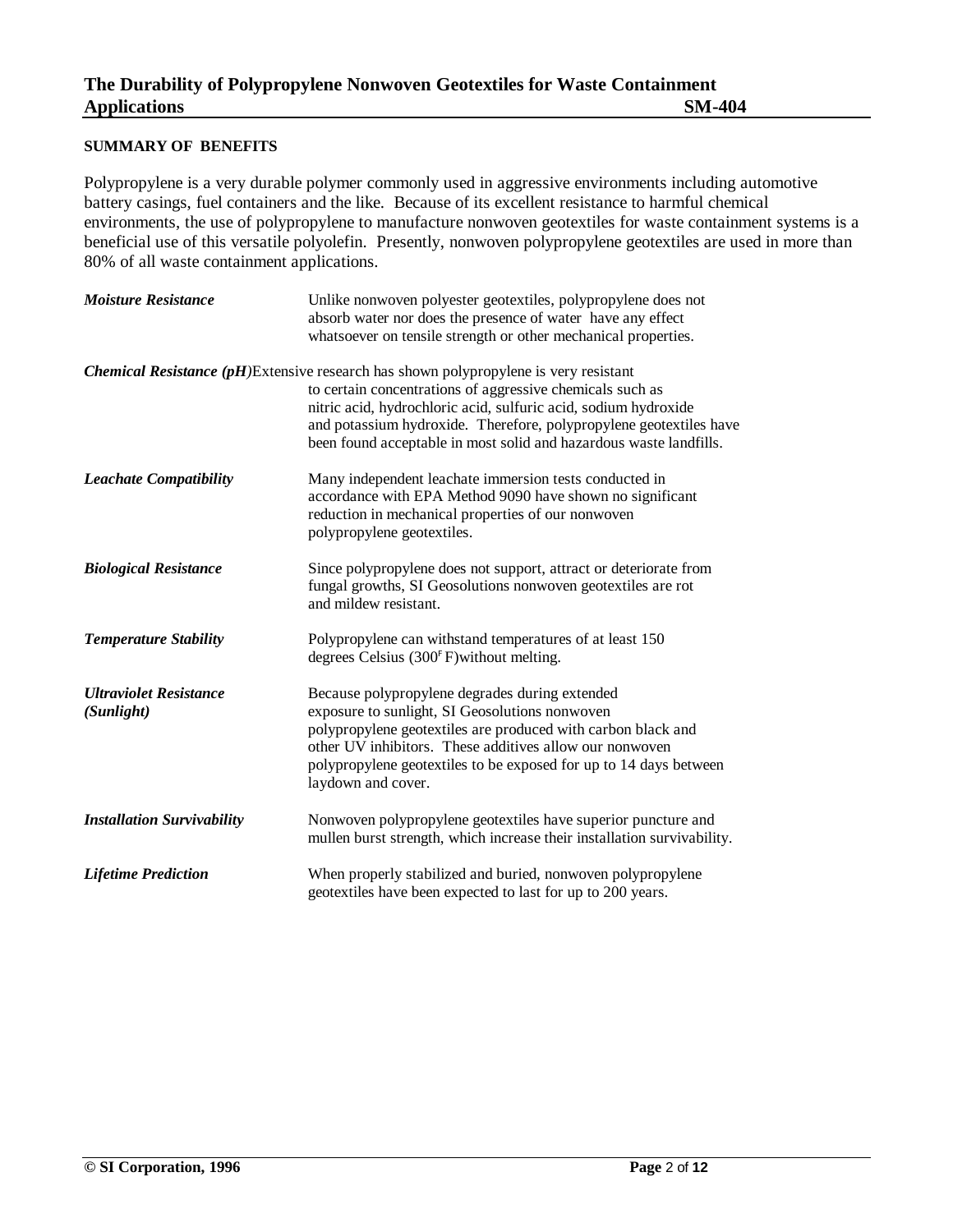## **INTRODUCTION**

By virtue of its chemical composition, molecular structure, and thermodynamic properties, polypropylene is one of the most resistant organic raw materials known today. This is one of the reasons that over 80 percent of all geosynthetics are made from the polypropylene (Schneider 1989).

#### **METHODS OF DEGRADATION**

Chemical degradation of geotextiles is a result of environmental and polymer compositional factors. Regarding environmental factors, one can expect the greatest amount of degradation to occur, in general; (1) at relatively high temperatures (i.e.  $>100^\circ$  C), (2) in soils which are chemically active; (3) and when the geosynthetic is under stress. Key chemical degradation mechanisms that can be found in some soil and waste environments include oxidation, hydrolysis, and environmental stress cracking.

An oxidation reaction can either be initiated by ultraviolet radiation or thermal energy, but must have sufficient oxygen present. Since the geosynthetic will be buried in most applications, thermally activated oxidation is of most interest. Polypropylene oxidation is the reaction of free radicals within polymer with oxygen, resulting in breakdown and/or degradation of the molecular chains and embrittlement of the polymer.

Antioxidants are typically added to the polymer to prevent oxidation during processing and use. Broad classes of antioxidants often used in geosynthetic include phenolic and hindered amine light stabilizers (HALS). As the antioxidants are consumed, resistance of the polymer to oxidation will decrease. The rate of polymer oxidation is dependent on how much and what type of antioxidant is present initially, at what rate it is used, how well it is distributed within the polymer, and how fast it can be leached out by the flow of fluids, such as water, into and around the polymer. Environmental factors which affect the rate of oxidation include temperature and oxygen concentration. In soil, oxygen concentrations can vary from 21% in gravels at shallow depth to 1% in fine-grained soils at deeper depths. The presence of transition metal ions such as iron or copper may act as catalysts to accelerate the oxidation reaction. Thermal oxidation at typical in-soil temperatures appear to be quite slow. (Allen and Elias, 1996.)

# **TOXICOLOGY**

Polypropylene is biologically inert and used for packaging food intended for human consumption (i.e., yogurt containers, Tupperware®, etc.) To ensure that the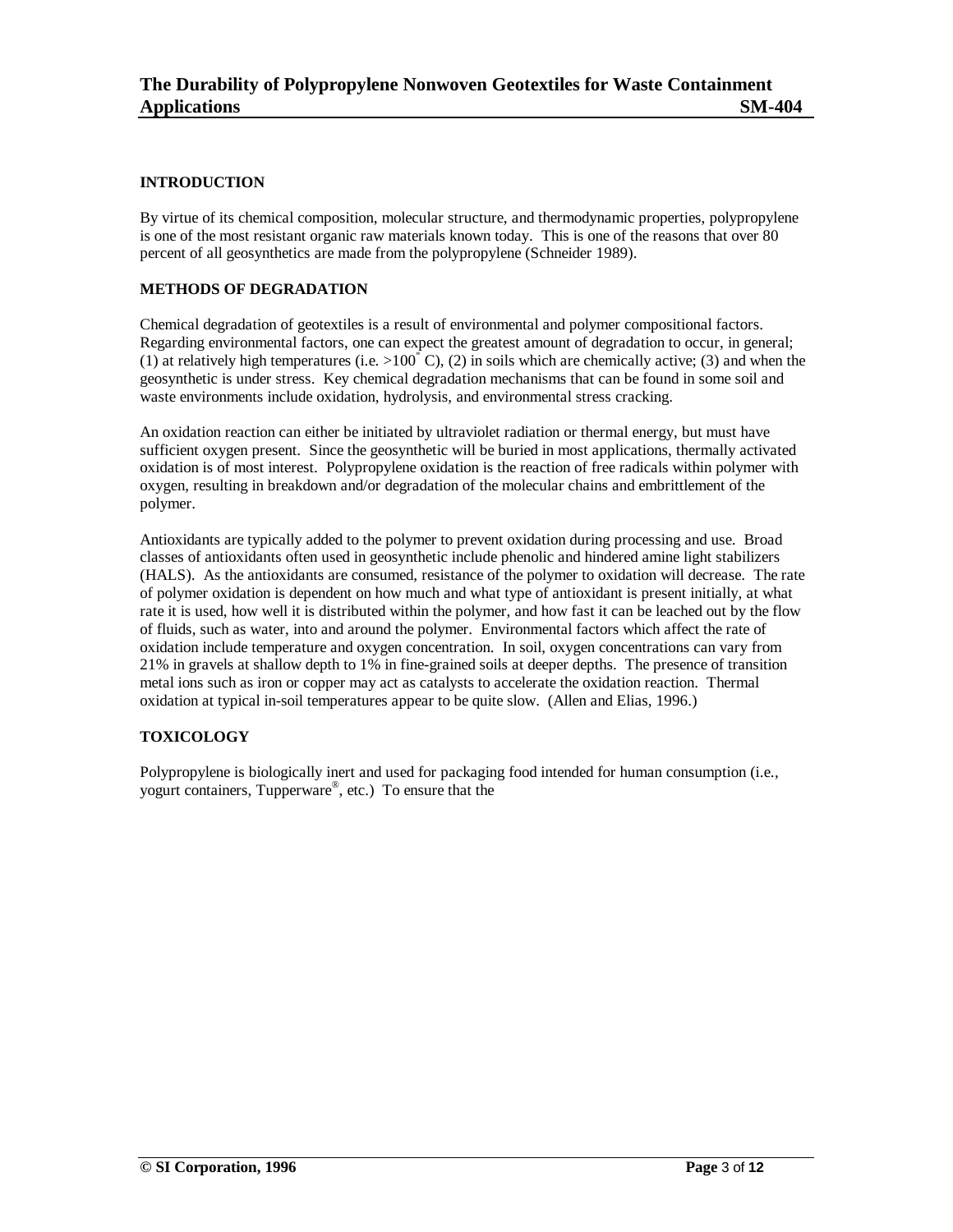## **TOXICOLOGY (Cont.)**

processing performed does not alter these characteristics, skin and mucous laboratory tests have shown that polypropylene does not cause irritating affects. An extensive series of repeat insult patch testing in humans and many years of extensive use in diverse products such as infant diapers, feminine hygiene products, and surgical fabrics have confirmed that adverse affects on the skin should not be expected. Furthermore, polypropylene is considered to be without significant oral toxicity. When tested by the Food and Drug Administration's specific methods, polypropylene is well below the specified limits of extractables. In addition, the United States Pharmacopoeia (U.S.P.) specifies oral toxicity testing on plastics intended for medical uses. Polypropylene materials have never caused toxicity when tested according to the U.S.P. method (MATAFAXX, 1992).

#### **MOISTURE**

Polypropylene is a paraffinic hydrocarbon and does not adsorb water like the polyamides polyester (PET) or nylon. The moisture gain of polypropylene fibers is insignificant and water has no affect on tensile strength and other mechanical properties. Therefore, water alone does not cause any noticeable degradation in polypropylene fibers. Fibers subjected to boiling water or steam for long periods show no loss of strength (Cook, 1984).

## **ULTRAVIOLET RESISTANCE (Sunlight)**

Like polyethylene, polypropylene is attacked by atmospheric oxygen and the reaction is stimulated by sunlight. Polypropylene fibers will deteriorate on exposure to light, but may be effectively protected by stabilizers (Cook, 1984). Without site-specific environmental conditions, SI Geosolutions recommends a maximum exposure period of 14 days between laydown and cover of all of our nonwoven geotextiles. This is in compliance with guidelines issued by the US Environmental Protection Agency (EPA 1993). If the maximum exposure period will exceed these guidelines, we recommend that the installer either (1) utilize an economical, lightweight woven geotextile, such as SI Geosolutions 994GC as a temporary cover; or (2) install a test roll on the most northward facing slope and remove samples after 30 days of actual exposure to evaluate possible strength loss. Site personnel should carefully cut a representative roll-width by 5-foot sample (1.5m); label with contact name, address and telephone number; add a roll number, style and project name; place in a strong black wrap and send to a laboratory. It is the responsibility of the Construction Quality Assurance (CQA) engineer to identify the actual index tests required to determine the actual strength retention.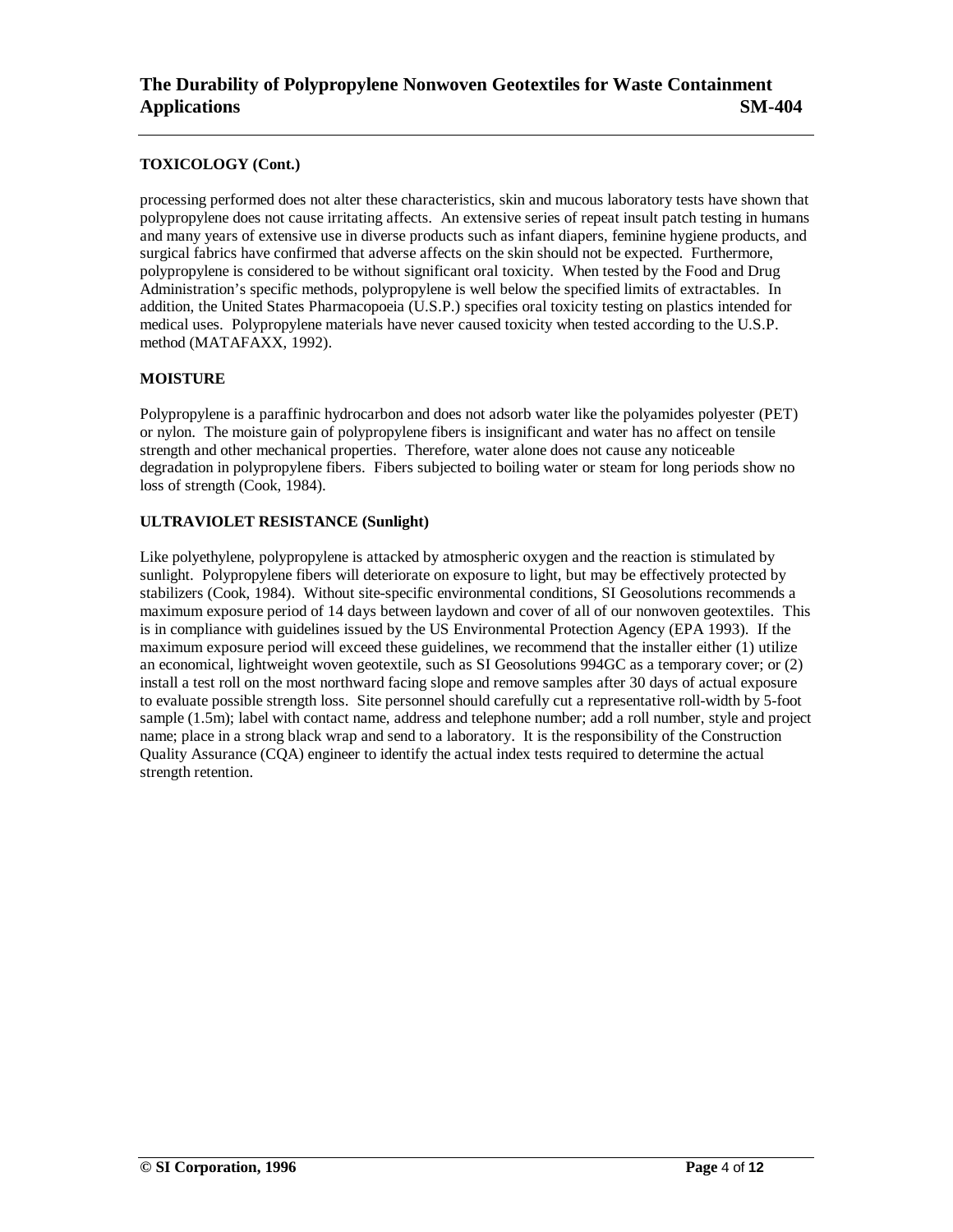Three different nonwoven geotextiles were exposed in accordance with ASTM D5970-96, Deterioration of Geotextiles From Outdoor Exposure, starting June 15, through July 15, 1996 in Northwest Georgia, USA. Machine direction (MD) and cross-machine direction (CMD) coupons for each style were attached to a test frame oriented to 45° from horizontal and facing due south. Unexposed coupons were retained for control testing. After 30 days exposure, five specimens from each coupon were tested for tensile strength and elongation in accordance with ASTM D5035. The exposed results were then compared to the unexposed test results and the percent strength retained was calculated. The results are shown in Table 1 below:

| <b>Product</b> | <b>Percent Strength Retained</b> |     |         |
|----------------|----------------------------------|-----|---------|
| <b>Style</b>   | MD                               | CMD | Average |
| 801            | 96                               | 85  |         |
| 1601           | 90                               | 89  | 90      |
| 1751           | 94                               |     |         |

# **Table 1. Results of 30-day Outdoor Exposure Tests**

## **TEMPERATURE STABILITY**

#### *High Temperatures*

The mechanical properties of the fibers deteriorate as temperature increases, but polypropylene performs better that polyethylene in this respect. The softening point of polypropylene fibers is approximately 150<sup>o</sup> C (300 $\degree$  F), and the fibers "melt" at 165 $\degree$  C (330 $\degree$  F). The softening and melting points of polypropylene is determined in the way which crystallinity has been influenced during and after spinning. Shrinkage of polypropylene fibers depends greatly upon the treatment the fiber receives during processing. In boiling water, monofilament yarns may shrink as much as 15 percent after 20 minutes; multifilament and staple fibers only shrink between 0 and 10 percent (Cook, 1984). However, polypropylene exhibits a moisture regain of only 0.01 to 0.1 weight percent (Cox, 1994).

#### *Flammability*

Polypropylene is a hydrocarbon and will burn. On being exposed to a flame, however, the fiber melts and draws away from the flame, extinguishing itself. When tested in accordance with BS2963, polypropylene fabrics are self-extinguishing and therefore of low flammability, (as defined in BS3121). Construction, additives, finishes, and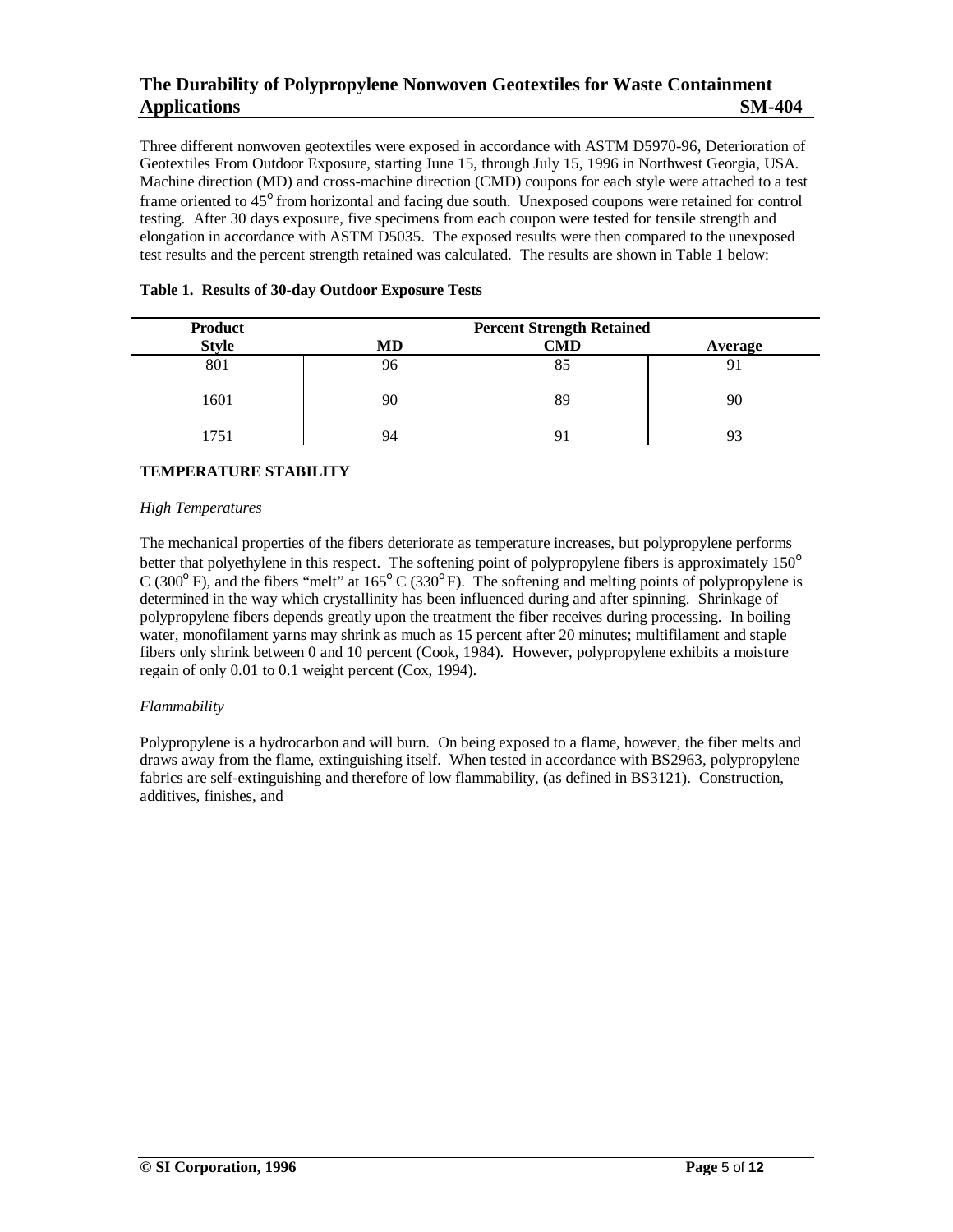#### *Flammability (Cont.)*

the presence of other fibers have a considerable influence on the burning characteristics of any particular fabric or structure. For the purpose of fire insurance, polypropylene fabric is included in the same class as wool (Cook, 1984).

#### *Low Temperature*

The low temperature flexibility of polypropylene is excellent for most applications. SI's polypropylene geotextiles retain normal flexibility from –40C to 150C (-40F to 302F). Below –40F, polypropylene can become inflexible and not suitable for all applications.

#### **BIOLOGICAL RESISTANCE**

#### *Insects*

Polypropylene cannot be digested by insect and related pests, such as white ants, dermestid beetles, silverfish, and moth larvae. Polypropylene fiber is not liable to attack unless it becomes a barrier beyond which the insect much pass to reach an objective. In this case, the insect may cut through the fiber without ingesting it. Furthermore, polypropylene does not attract nor is it a food source for insects or rodents. As stated earlier, much like humans, it is believed that rodents would not be adversely affected by ingesting small quantities of polypropylene.

#### *Micro-Organisms*

Polypropylene fibers will not support the growth of mildew or fungi. Some micro-organisms, however, may even grow on the very small amount of contaminants which may develop on the surface of fibers or yarns in use. Such growth has no effect on the strength of any materials made from polypropylene fiber. Similarly, polypropylene is an inert resin which does not support or attract fungal growths and does not deteriorate due to fungal presence (Cox, 1994).

#### **CHEMICAL RESISTANCE**

Polypropylene is inert to a wide range of chemicals. Its resistance and susceptibilities are similar to those of polyethylene, but its higher crystallinity tends to make it more resistant that polyethylene to those chemicals which degrade polyolefin fibers. There is no known solvent for polypropylene at room temperature (Cook, 1994). Extensive information on the chemical resistance of polypropylene shows that it is very resistant to acids and alkalies at room temperatures (Ahmed, 1994). For example, polypropylene is acceptable at room temperature for use with: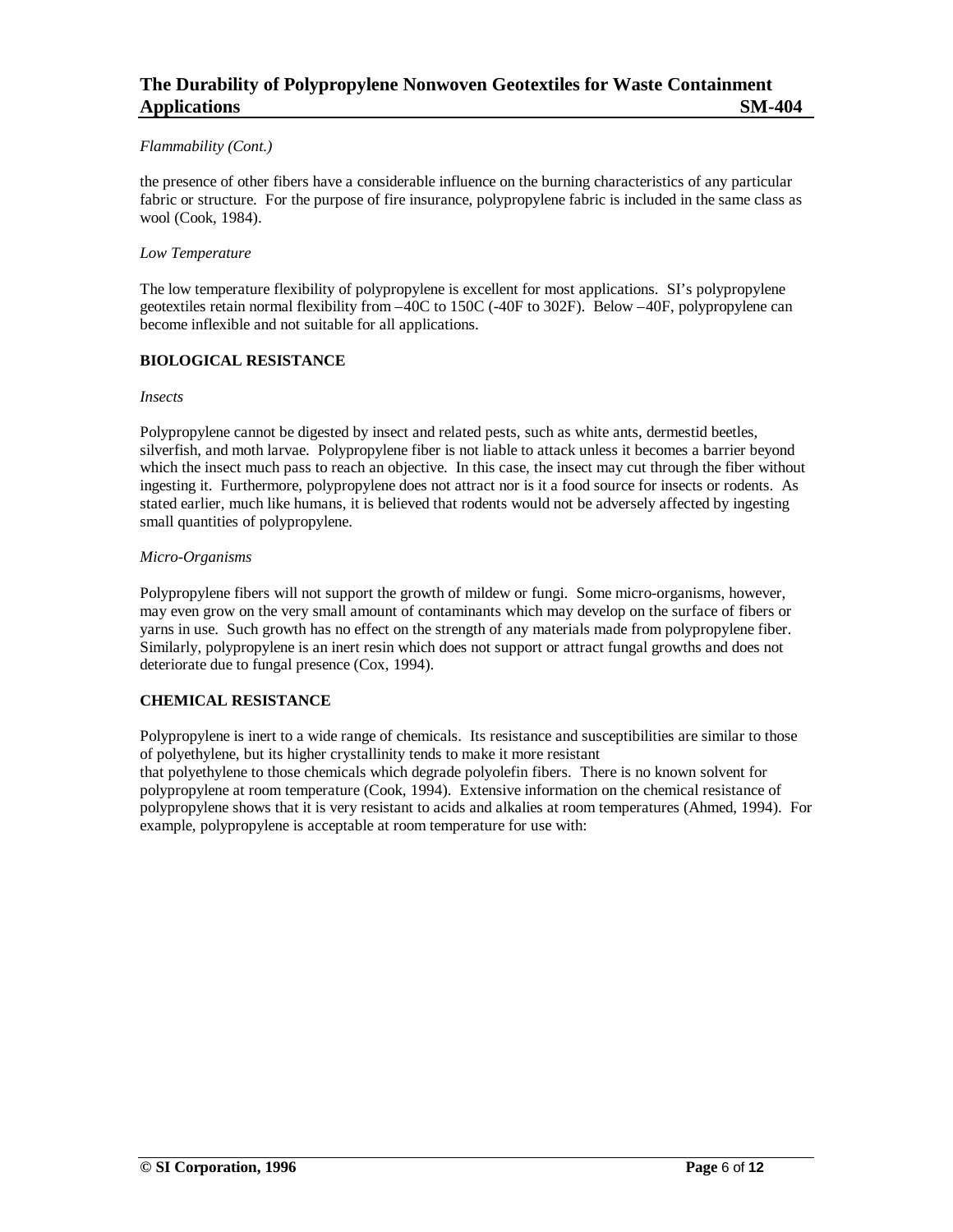| <b>Chemical (Concentration)</b> | pH Level |  |
|---------------------------------|----------|--|
| Nitric Acid—up to 39%           |          |  |
| Hydrochloric Acid—up to 37%     |          |  |
| Sulfuric Acid—up to 96%         | 1        |  |
| Sodium Hydroxide—up to 70%      | 14       |  |
| Potassium Hydroxide—10%, 25%    | 14       |  |

#### **Table 2. Chemical Resistance of Polypropylene at Various pH Levels**

This covers the entire measurable pH range (Cox, 1994).

However, polypropylene is vulnerable to the following substances: highly oxidizing substances (peroxide), concentrated nitric acid (>40%), concentrated sulphuric acid, chlorosulphonate acid, pure halogen, certain chlorinated hydrocarbons (halogenated hydrocarbons), and certain aromatic hydrocarbons (Schneider, 1989).

Polypropylene does not show any tendency to develop surface cracks when subjected to stresses in the presence of detergents or other substances (Cook, 1994). Polypropylene is extremely stable chemically due to its structural properties as a hydrocarbon construction. Extensive studies testing the chemical stability of polypropylene when exposed to hundreds of organic and inorganic chemicals have shown it to be highly stable against: acids, alkalies, aqueous solutions of inorganic salts, detergents, oils and greases, and gasoline and lubricants.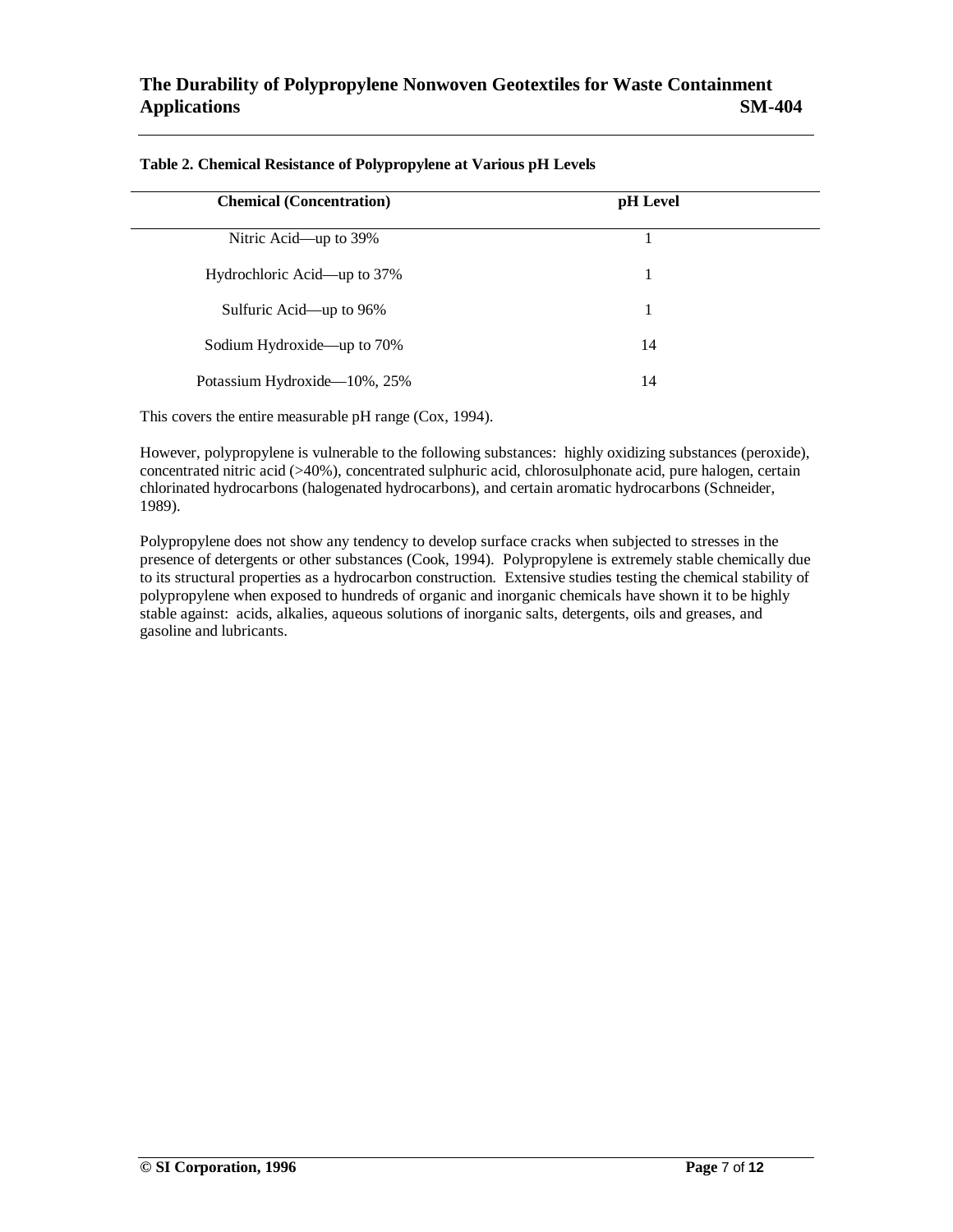# **CHEMICAL RESISTANCE (Cont.)**

Actual test results are shown below:

|                           | % Change in Mass Per Unit Area* |                |
|---------------------------|---------------------------------|----------------|
| <b>CHEMICAL</b>           | $23^{\circ}$ C                  | $60^{\circ}$ C |
| Sulfuric Acid (98%)       | $-0.2$                          | $-0.2$         |
| Nitric Acid, fuming       | $-0.1$                          |                |
| Sodium hypochlorite (20%) | 0.1                             | $-2.1$         |
| Gasoline                  | 4.8                             | 6.6            |
| Benzene                   | 3.4                             | 0.6            |
| Xylene                    | 7.0                             | 0.3            |
| Menthylene chloride       | 5.5                             | 1.6            |
| Carbon tetrachloride      | 13.5                            | 0.9            |
| Turpentine                | 9.5                             | 10.5           |
| Transformer oil           | 0.4                             | 14.9           |

*\*The weight change as listed is due to the sum of the effects of swelling and dissolution.*

SI Geosolutions, in accordance with ASTM D543, has evaluated the chemical compatibility of our nonwoven geotextiles with JP4 jet fuel. A sample of our  $451$  (4.5 oz/yd<sup>2</sup> or 150 gr/m<sup>2</sup>) nonwoven geotextile was exposed to the fuel for 7 days at room temperature. It was then evaluated for retention of grab tensile properties in accordance with ASTM D4632. The results are as follows:

| Table 4. Results of JP4 Jet Fuel Tests |  |
|----------------------------------------|--|
|----------------------------------------|--|

| <b>Product</b> |      | <b>Percent Strength Retained</b> |         |  |
|----------------|------|----------------------------------|---------|--|
| <b>Style</b>   | MD   | CMD                              | Average |  |
|                |      |                                  |         |  |
|                | 91.5 | 87%                              | 89      |  |
|                |      |                                  |         |  |

# **LANDFILL LEACHATE**

SI Geosolutions has performed several studies on the compatibility of our polypropylene nonwoven geotextiles with leachates and in various pH solutions commonly encountered in soil or solid waste applications. Since the evaluation of long-term chemical aging of nonwoven geotextiles is nearly impossible due to the inherent stability of the polymer, laboratory immersion tests were conducted at elevated temperatures (50"C) to accelerate behavior. Variables such as temperature, moisture, and oxygen content were controlled in the lab and samples were removed at 30-, 60-, 90-, and 120-day intervals. The results of these tests are shown in Table 5 (Boschuk, 1993 and Narejo, 1995).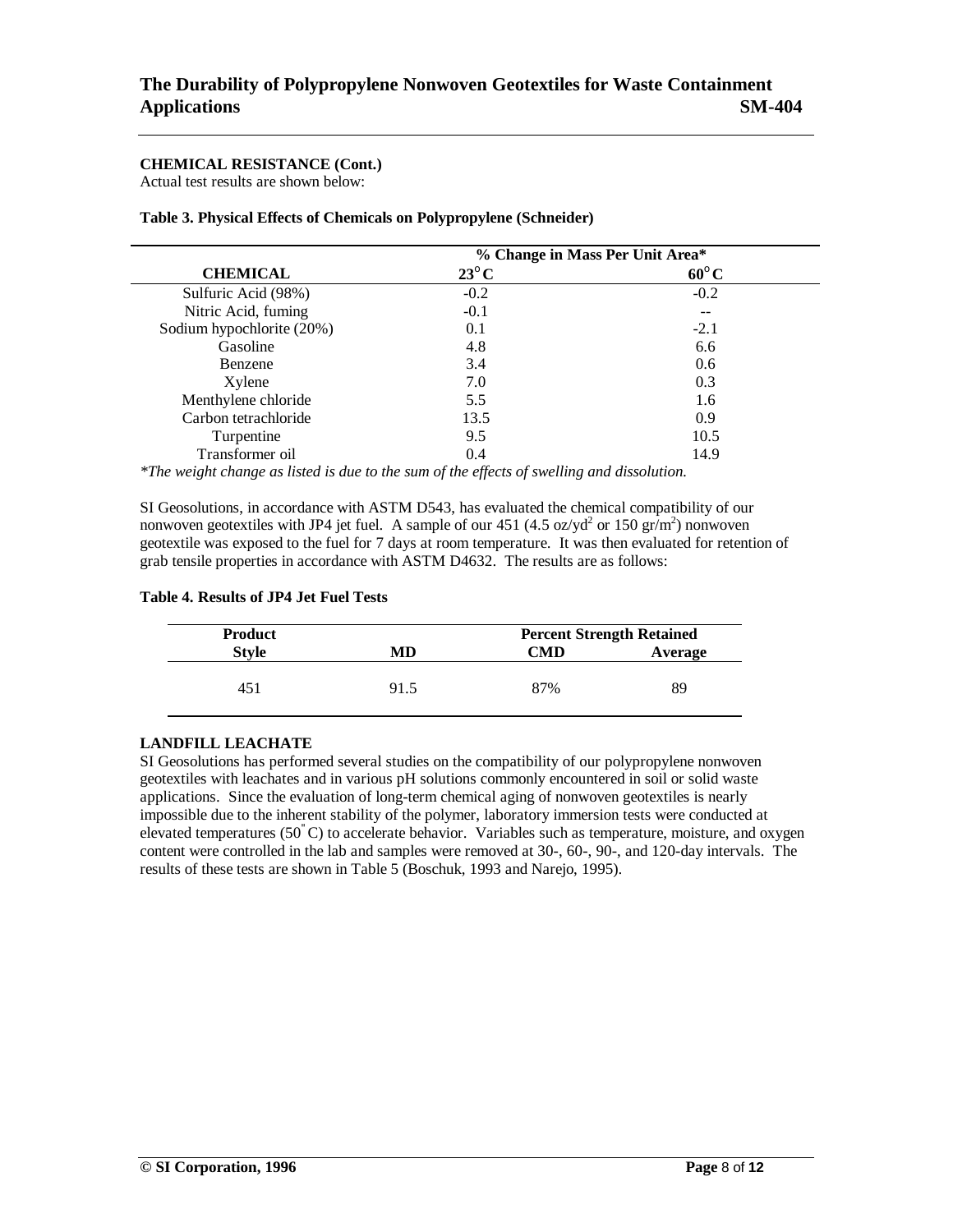## **LANDFILL LEACHATE (Cont.)**

**Table 5. Results of Chemical Compatibility Testing Conducted by SI Geosolutions, Inc.**

|                                                                                                                                             |                        |          | % Change After 120 Days $@50"C$ |
|---------------------------------------------------------------------------------------------------------------------------------------------|------------------------|----------|---------------------------------|
| <b>Property</b>                                                                                                                             | <b>Test Method</b>     | $451*$   | $1601*$                         |
| Grab Tensile                                                                                                                                | ASTM D <sub>4632</sub> | 0.88     | $-1.14$                         |
| Trapeziodal Tear                                                                                                                            | ASTM D <sub>4533</sub> | $-23.79$ | 54.82                           |
|                                                                                                                                             |                        | $-16.28$ | $-7.48$                         |
| Puncture                                                                                                                                    | ASTM D3786             | $-8.42$  | $-6.6$                          |
| Permittivity                                                                                                                                | ASTM D4491             | $-15.61$ | $-7.46$                         |
| */Typical 4.5 (150 gr/m <sup>2</sup> ) and 16 oz/yd <sup>2</sup> (540 gr/m <sup>2</sup> ) nonwoven needlepunched geotextiles, respectively. |                        |          |                                 |

## **LIFETIME PREDICTION**

Using the assumption that kinetics double with every 10"C rise in temperature, polypropylene embrittlement would not take place for 45 years in a 30"C landfill under anaerobic conditions (Wheat, 1992). Since the first geotextile installation occurred in North America in 1958, it is not possible to demonstrate 100-year durability with "real-time" success stories. As a result, the Geosynthetic Research Institute (GRI) designed a series of four accelerated laboratory incubation protocols to demonstrate aging progression in polyethylene geomembranes. The "durability" (e.g. the prevention of aging) of polyethylene and polypropylene is typically extended by manufactures by adding antioxidants to the resin during processing. This prevents oxygen from attacking the polymer itself. Since it is well established that the engineering properties are not reduced until the antioxidants are completely depleted, tests were conducted at GRI to measure the amount of time to initiate polymer degradation.

Series III samples were exposed to water on top and air below with a compressive stress of 260 kPa (37.7) psi). This test series is intended to model leachate or surface water collection systems in a waste containment facility. Since polyethylene and polypropylene geotextiles behave similarly to the materials in this study, the predicted antioxidant lifetime at  $25^{\circ}$ C for the specimens evaluated is approximately 120 years, (Hsuan and Koerner, 1985).

In a separate study, properly stabilized polypropylene geotextiles have been estimated to have a functional longevity of nearly 200 years in an oceanic or marine application (Wisse & Birkenfeld, 1982).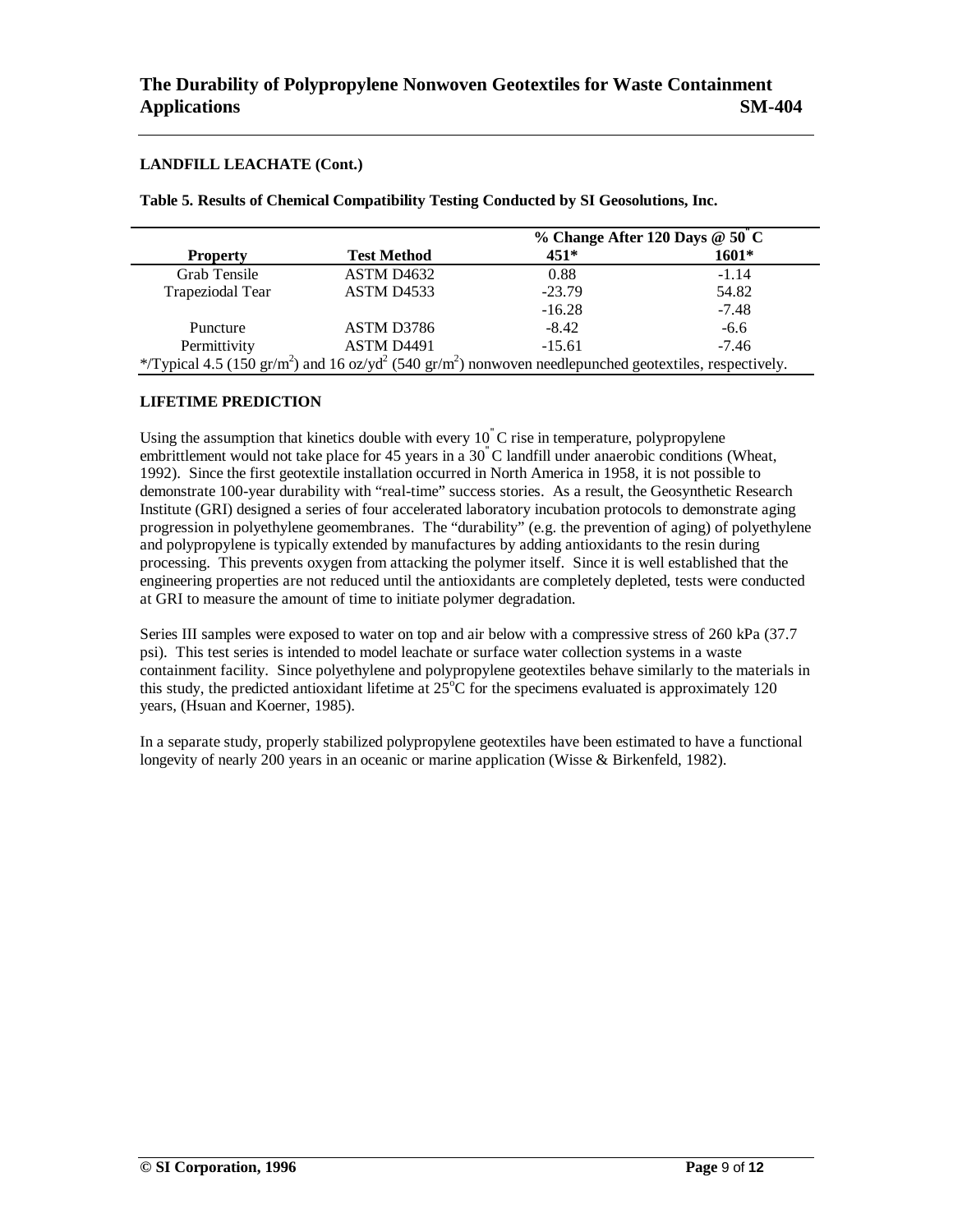# **INSTALLATION SURVIVABILITY**

Nonwoven polypropylene geotextiles have higher puncture and mullen burst strength than polyester nonwoven geotextiles which make them very resistant to installation stresses and enhance their construction/installation survivability success.

#### **Table 6. Selected Strengths of Typical Nonwoven Geotextiles**

|                          |                        | <b>MARV</b> |           |
|--------------------------|------------------------|-------------|-----------|
| <b>Properties</b>        | <b>Test Method</b>     | PET         | РP        |
| Mass/Unit Area           | ASTM D5261             | 8.0         | 8.0       |
| <b>Puncture Strength</b> | ASTM D <sub>4833</sub> | $100$ lbs   | 140 lbs   |
| Mullen Burst             | ASTM D3786             | $380$ psi   | $440$ psi |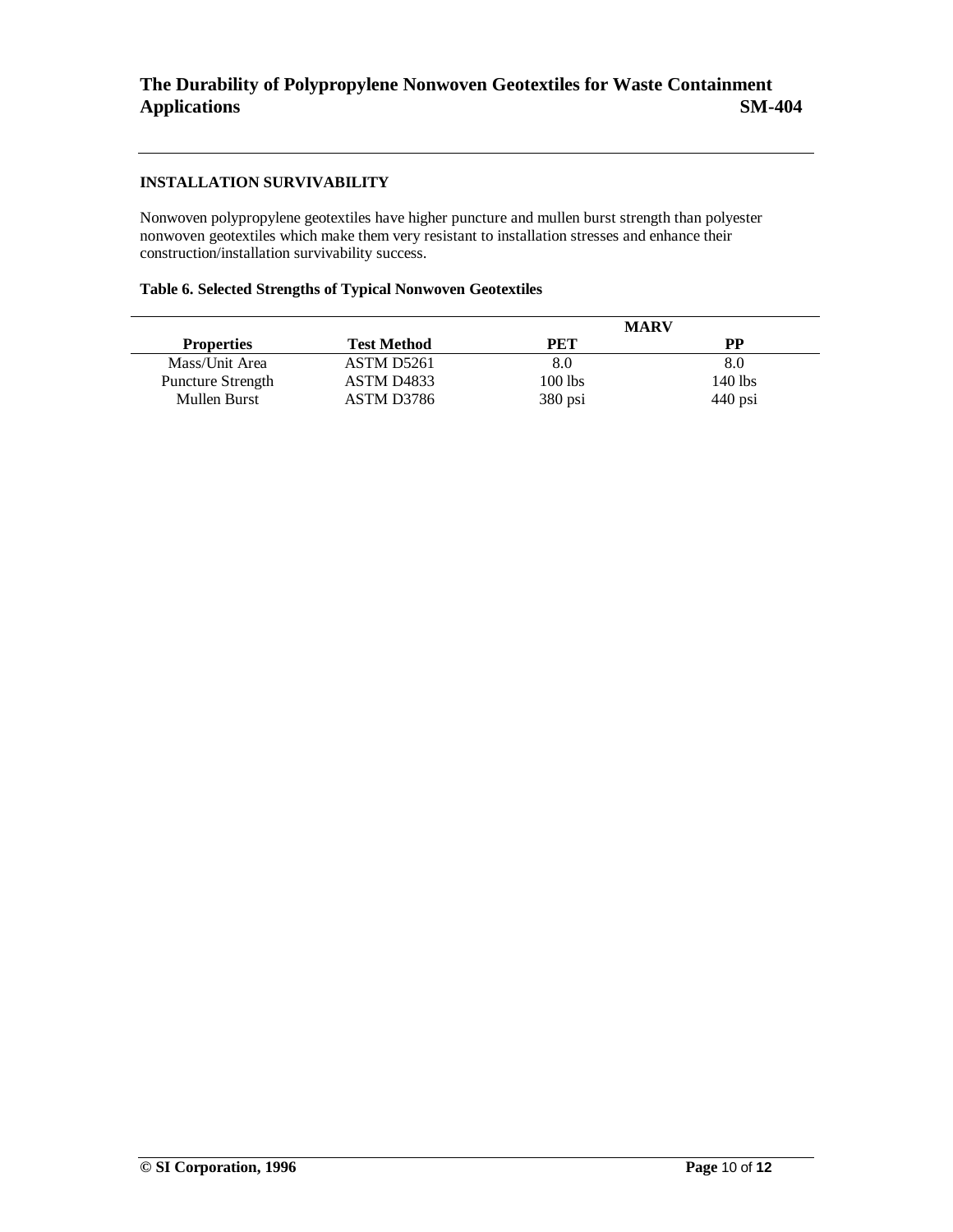# **CONCLUSIONS**

As previously stated, polypropylene is a very durable polymer commonly used in aggressive environments including automotive battery casings, fuel containers and the like. Because of its excellent resistance to harmful chemical environments, the use of polypropylene to manufacture nonwoven geotextiles for waste containment systems is a beneficial use of this versatile polyolefin. Presently, nonwoven polypropylene geotextiles are used in more than 80% of all waste containment applications.

| <b>Moisture Resistance</b>                  | Unlike nonwoven polyester geotextiles, polypropylene does not<br>absorb water nor does the presence of water have any effect<br>whatsoever on tensile strength or other mechanical properties.                                                                                                                                                                   |
|---------------------------------------------|------------------------------------------------------------------------------------------------------------------------------------------------------------------------------------------------------------------------------------------------------------------------------------------------------------------------------------------------------------------|
|                                             | Chemical Resistance (pH)Extensive research has shown polypropylene is very resistant<br>to certain concentrations of aggressive chemicals such as<br>nitric acid, hydrochloric acid, sulfuric acid, sodium hydroxide<br>and potassium hydroxide. Therefore, polypropylene geotextiles have<br>been found acceptable in most solid and hazardous waste landfills. |
| <b>Leachate Compatibility</b>               | Many independent leachate immersion tests conducted in<br>accordance with EPA Method 9090 have shown no significant<br>reduction in mechanical properties of our nonwoven<br>polypropylene geotextiles.                                                                                                                                                          |
| <b>Biological Resistance</b>                | Since polypropylene does not support, attract or deteriorate from<br>fungal growths, SI Geosolutions nonwoven geotextiles are rot<br>and mildew resistant.                                                                                                                                                                                                       |
| <b>Temperature Stability</b>                | Polypropylene can withstand temperatures of at least 150<br>degrees Celsius (300FF) without melting.                                                                                                                                                                                                                                                             |
| <b>Ultraviolet Resistance</b><br>(Sunlight) | Because polypropylene degrades during extended<br>exposure to sunlight, SI Geosolutions nonwoven<br>polypropylene geotextiles are produced with carbon black and<br>other UV inhibitors. These additives allow our nonwoven<br>polypropylene geotextiles to be exposed for up to 14 days between<br>laydown and cover.                                           |
| <b>Installation Survivability</b>           | Nonwoven polypropylene geotextiles have superior puncture and<br>mullen burst strength, which increase their installation survivability.                                                                                                                                                                                                                         |
| <b>Lifetime Prediction</b>                  | When properly stabilized and buried, nonwoven polypropylene<br>geotextiles have been expected to last for up to 200 years.                                                                                                                                                                                                                                       |